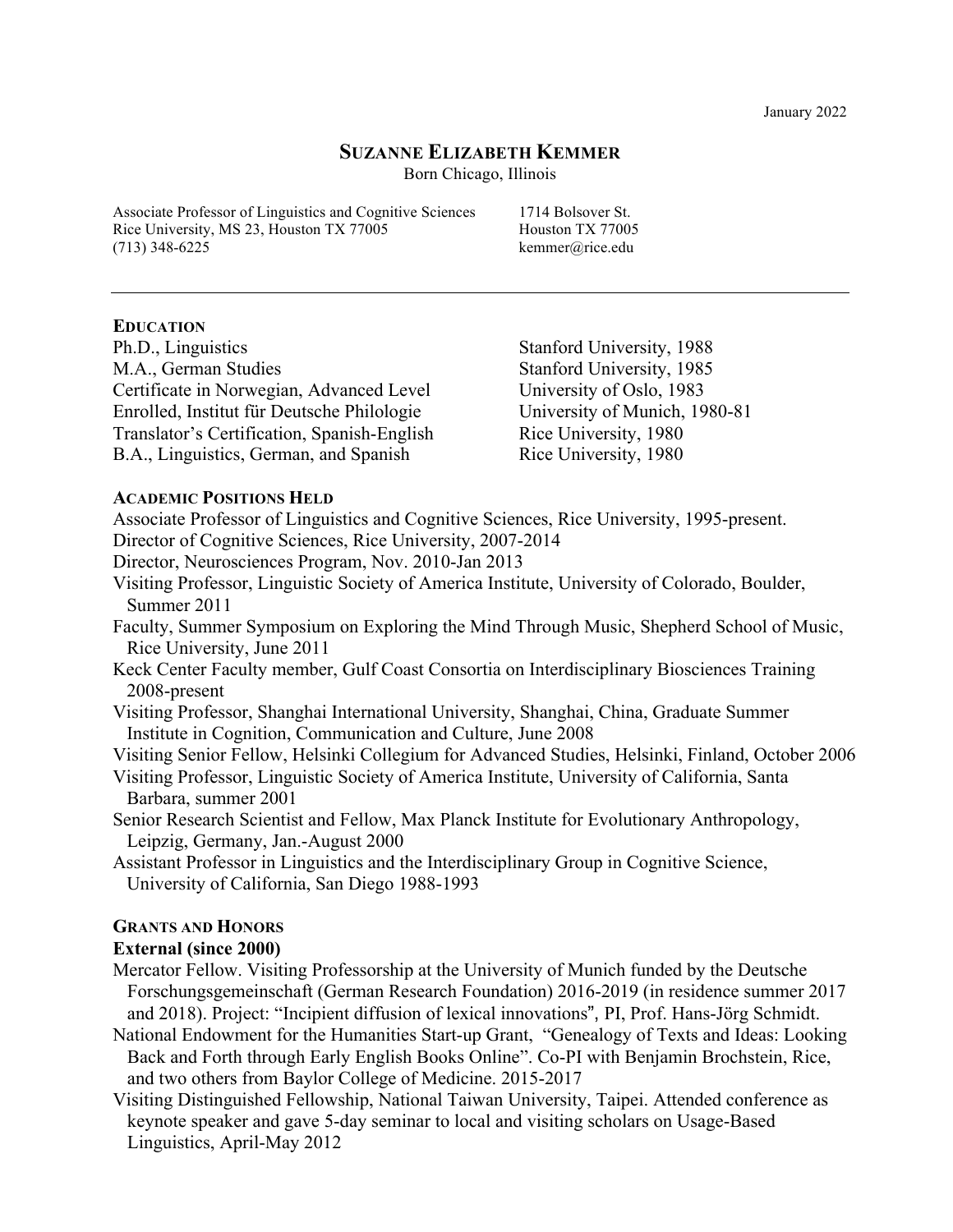## **GRANTS AND HONORS, CONT.**

- Senior Research Fellowship, Taiwan Educational and Cultural Office, Southwestern Region (U.S.), awarded 2010 for research and lectures at 3 universities in Taiwan. Taiwan National University, Taipei (host institution) Graduate Institute of Linguistics, National Chung King University, Tainan, and Wenzao University, Kao-hsiung (May-June 2010)
- Keck Foundation Seed grant for Project: Cognitive Linguistics Meets Bioinformatics. PI: Suzanne Kemmer. Co-PIs: Amy Franklin, Rice; Jack Smith, Dean of School of Health Information Sciences; UT Health Sciences Center; Jiajie Zhang, Dean of Research, UTHSC. Awarded 2009. Renewed 2010-2011

Senior Research Fellowship, Helsinki Collegium for Advanced Studies, Helsinki, Finland, October 2006

Elected President, International Cognitive Linguistics Association, 2001-2003. Reelected for second term, 2003-2005

Selected as Linguistic Society of America Institute Faculty, Summer 2001

Senior Research Fellowship, Department of Psychology, Max Planck Institute for Evolutionary Anthropology, Leipzig, Germany 2000

## **University-Awarded Grants and Honors (since 2000)**

Center for Teaching Excellence Teaching and Innovation Colloquy, 2019-2020 (selected as participant, with stipend).

Outstanding Faculty Associate, Duncan College, Rice University, 2018 (with cash bonus) Distinguished Faculty Associate, Duncan College, Rice University, 2016 and 2010

Brown Foundation Teaching Grant, Rice University, "A Full Lexicographical Implementation of the Rice University Neologisms Database", 2006-2008. Available at neologisms.rice.edu

- Graduate Recruitment Grant. 2007; 2008; 2009. Proposal for enhanced graduate recruitment (cowrote 2009 proposal with Masayoshi Shibatani)
- Graduate Recruitment Initiative Grant. 2006-2007. Proposal for enhanced graduate recruitment written by S. Kemmer; funded by Office of Graduate Studies, Rice University
- Grants for funding for the first Rice-U.T. Workshop on Language in Use, October 2004. Sources: Center for the Study of Cultures, Program in Cognitive Sciences. (Proposals written by S. Kemmer)
- Grants for funding for the 6<sup>th</sup> Conference on Conceptual Structures, Discourse and Language, Rice University, October 2002. Sources: Center for the Study of Cultures, School of Humanities, Department of Linguistics, and Program in Cognitive Sciences. (Proposal written by S. Kemmer)

Outstanding Faculty Associate, Sid Richardson College of Rice University, 2002 (with cash bonus)

Fellowship, Center for the Study of Cultures, Rice University, fall 2000

# **PUBLICATIONS**

# **Authored Monograph**

*The Middle Voice.* Typological Studies in Language 23. Amsterdam: Benjamins. 1993 (299 pp.) *Cwungkan Tay,* Korean translation of *The Middle Voice*, translated by Mihyun Baek. Seoul: Hankwuk Mwunhwasa. 2003

# **Edited Books, Special Issues of Journals**

Andreea Calude and Suzanne Kemmer, eds. Special Issue of *Te Reo*, Linguistics Journal of New Zealand. Volume 62, Issue 1, Sept. 2019.

Achard, Michel, and Suzanne Kemmer, eds. *Language, Culture and Mind.* Stanford: Center for the Study of Language and Information. 2004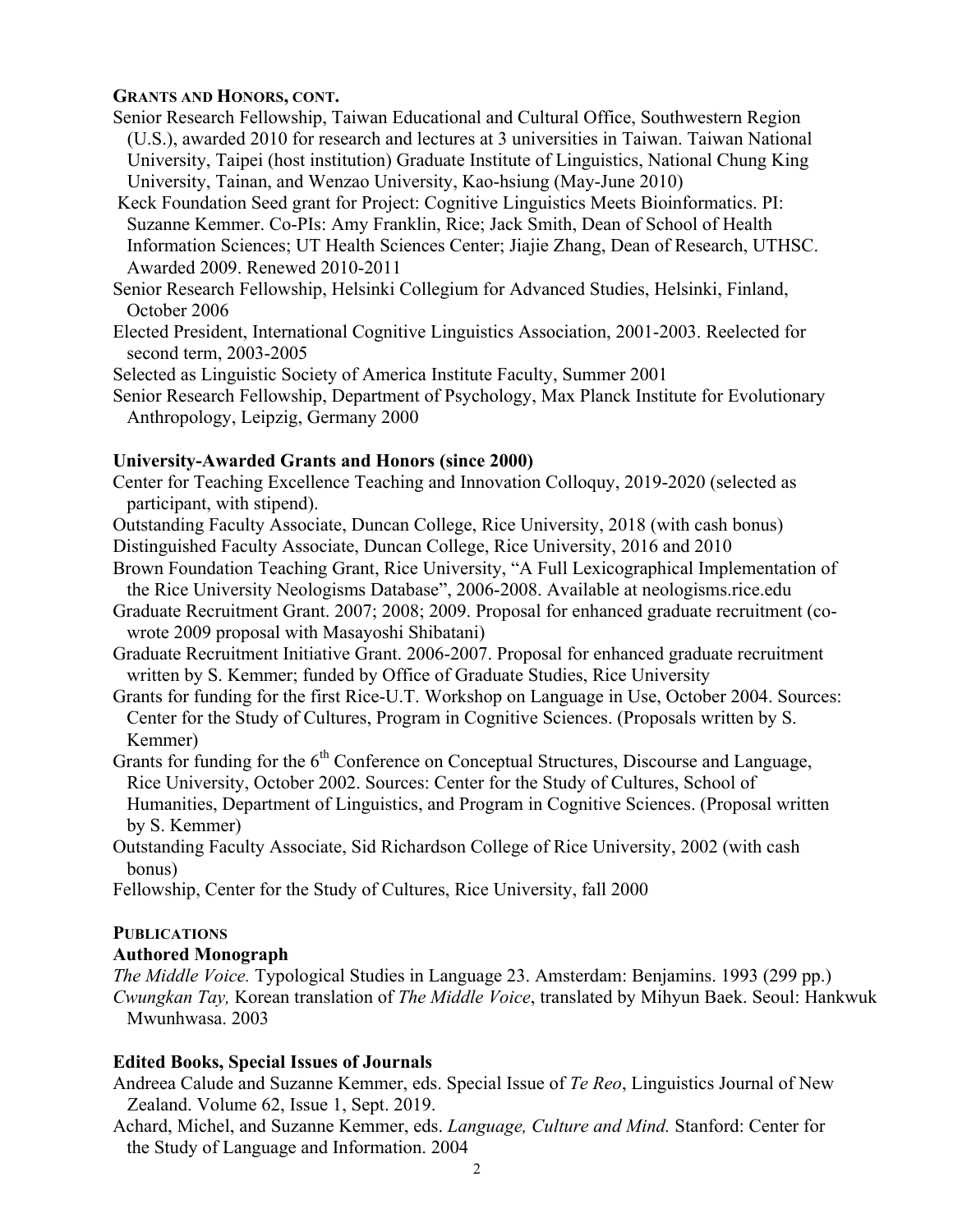### **Edited Books, cont.**

- Barlow, Michael, and Suzanne Kemmer, eds. *Usage-based Models of Language.* Stanford: Center for the Study of Language and Information. 2000
- Denning, Keith and Suzanne Kemmer, eds. *On Language: Selected Writings of Joseph H. Greenberg*. Stanford: Stanford University Press. 1990
- Croft, William, Keith Denning, and Suzanne Kemmer, eds. *Studies in Typology and Diachrony*. Amsterdam: Benjamins. 1990

## **Refereed Research Articles**

- Lu, Wei-lun, Svitlana Shurma, and Suzanne Kemmer. 2020. "Delivering the unconventional across languages: A Cognitive Grammar analysis of nonce words in "Jabberwocky" and its Ukrainian renditions." *Review of Cognitive Linguistics* 18(1), 249-280.
- The Fictive Motion of Light: Usage and blending. 2018. In *New Insights into the Language and Cognition Interface*, ed. by Rafał Augustyn and Agnieszka Mierzwińska-Hajnos. Cambridge: Cambridge Scholars Publishing
- Zhang, Yuan, and Suzanne Kemmer, 2015. Antonymous Adjectives in Disyllabic Lexical Compounds in Mandarin: A Cognitive Linguistics Perspective. *Linguistics and Literature Studies* 3(5): 220-234
- "Fictive Motion in the Domain of Light". 2014. *International Journal of Cognitive Linguistics* 5(1), 79-117
- Skorinko, Jeanine, Suzanne Kemmer, Michelle Hebl, and David Lane. 2006. "A Rose by Any Other Name: Color Naming Influences on Decision Making." *Psychology and Marketing,*  23(12), 2006 (cited in journals and popular press)
- Translation "Ludzkie Poznanie A Proces Uszczegolowienia Zdarzen", Series: Miedzykulturowe Konteksty Kognitywizmu, Krakow, Poland: PEM Studio. 2-39. (Polish translation of following article.) 2006
- "Human Cognition and the Elaboration of Events: Some Universal Conceptual Categories." in *The New Psychology of Language,* Vol. 2, ed. by Michael Tomasello. Mahwah, NJ: Lawrence Erlbaum. 2003
- "Causative Constructions and Cognitive Models: The English *Make* Causative*." The First Seoul International Conference on Discourse and Cognitive Linguistics: Perspectives for the 21st Century,* 803-846*.* Seoul: Discourse and Cognitive Linguistics Society of Korea. 2001
- "Lexical Blends." *Motivation in Language,* ed. by Hubert Cuykens, Thomas Berg, Rene Dirven, and Klaus-Uwe Panther. Amsterdam: Benjamins. 2003. Early version appeared as "Schemas and Lexical Blends" in LAUD Series B, No. 299. Essen: Linguistics Association, 2000
- Rohde, Ada, Anatol Stefanowitsch, and Suzanne Kemmer. "Loanwords in a Usage-Based Model." *CLS 35: Papers from the General Session.* 2000. Also appeared in LAUD Series B, No. 296 Essen: Linguistics Association. 2000
- Verhagen, Arie, and Suzanne Kemmer. "Interaction and Causation in Modern Standard Dutch." *Journal of Pragmatics* 27, 61-82. 1997
- Collective and Distributive Marking: Where Unity Meets Multiplicity. In *Papers from the 24th LACUS Forum.* 1997
- Kemmer, Suzanne, and Michael Barlow. "Emphatic *-self* in Discourse." *Conceptual Structures, Discourse, and Language,* ed. by Adele Goldberg, 231-248. Stanford: Center for the Study of Language and Information. 1996
- Bat-Zeev Shyldkrot, Hava and Suzanne Kemmer. "La Grammaticalisation des Prépositions: Concurrence et Substitution," *Revue Romane* 30 (2), 1-21. 1995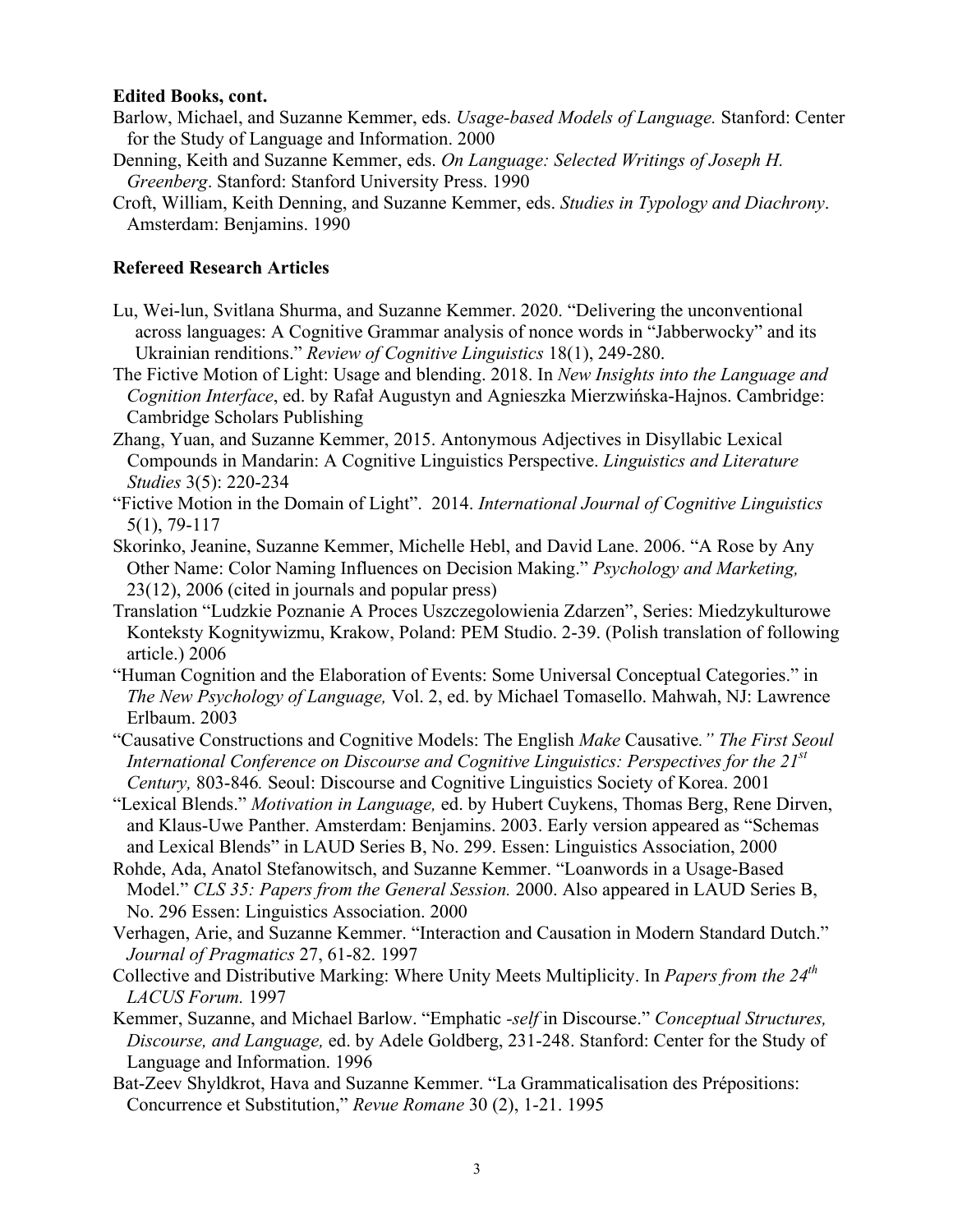## **Refereed Research Articles, cont.**

- "Emphatic and Reflexive *Self:* Expectations, Viewpoint and Subjectivity." *Subjectivity and Subjectivization*, ed. by Susan Wright and Dieter Stein, 55-82. Cambridge: Cambridge University Press. 1995
- Kemmer, Suzanne and Hava Bat-Zeev Shyldkrot. "The Semantics of 'Empty Prepositions' in French." *Cognitive Linguistics in the Redwoods,* ed. by Eugene Casad, 347-388. (Cognitive Linguistics Research.) Berlin: Mouton de Gruyter. 1995
- "Middle Voice, Transitivity, and the Elaboration of Events." *Voice: Form and Function,* ed. by Barbara Fox and Paul Hopper, 179-230. Amsterdam: Benjamins. 1994

Kemmer, Suzanne and Arie Verhagen. "The Grammar of Causatives and the Conceptual Structure of Events." *Cognitive Linguistics* 5(2), 115-156. 1994

- Ibid. selected for inclusion in Mouton Classics, a collection of influential research articles in Linguistics. In Vol. 2: *From Syntax to Cognition*, Mouton de Gruyter, 2002
- Barlow, Michael, and Suzanne Kemmer. "A Schema-Based Approach to Grammatical Description." *The Reality of Linguistic Rules,* ed. by R. Corrigan, G. Iverson, and S. Lima, 19- 42. Amsterdam: Benjamins. 1994**.** Also appeared in *Linguistics Association of Duisburg Publications,* Series A, No. 339, 1-20. Duisburg: LAUD
- Kemmer, Suzanne, and Michael Israel. "Variation and the Usage-Based Model." *Papers from the Parasession on Variation and Linguistic Theory,* ed. by Katie Beals et al., 165-179. Chicago: Chicago Linguistic Society. 1994
- "Marking Oppositions in Verbal and Nominal Collectives." *Faits de Langues* 2, 85-95, 1993**.**  Also appeared in *Center for Research on Language Newsletter,* Dept. of Cognitive Science, University of California at San Diego, 3-9, August 1993
- Verhagen, Arie and Suzanne Kemmer, "Interactie en Oorzakelijkheid: Een Cognitieve Benadering van Causatief-Constructies in het Nederlands." *Gramma/TTT, Tijdschrift voor Taalkunde* 1, 1-20. 1992
- "Grammatical Prototypes and Competing Motivations in a Theory of Linguistic Change." *Explanation in Historical Linguistics,* ed. by Garry Davis and Gregory Iverson, 145-166. (Current Issues in Linguistic Theory 84). Amsterdam: Benjamins. 1992
- Bat-Zeev Shyldkrot, Hava and Suzanne Kemmer. "Le Développement Sémantique des Conjonctions en Français." *Revue Romane* 23(1), 9-20. 1988
- Croft, William, Hava Bat-Zeev Shyldkrot, and Suzanne Kemmer, "Diachronic Semantic Processes in the Middle Voice." *Papers from the VIIth International Conference on Historical Linguistics,* ed. by Anna Giacolone Ramat, et al., 179-192. (Current Issues in Linguistic Theory 48.) Amsterdam: Benjamins. 1987
- "From Comparative to Relativizer: The Case of Icelandic *Sem." Proceedings of the 10th Annual Meeting of the Berkeley Linguistics Society,* 296-306. Berkeley: BLS. 1984

# **Submitted research articles to refereed publications**

Kemmer, Suzanne and Sai Ma. "Figure-Ground Reversal in Fictive Motion." Revised and resubmitted 2022.

# **In Preparation**

"Lexical Blending in an Integrated Usage-based Theory of Word Formation"

# **Corpora**

Englebretson, Robert, Suzanne Kemmer, and Nancy Niedzielski. 2020. *HONOR (Harvey Oral Narratives on Record): A Corpus of Interviews from Hurricane Harvey.* Rice University Kinder Institute Urban Data Platform (UDP) https://doi.org/10.25612/837.93N5RZY77XW0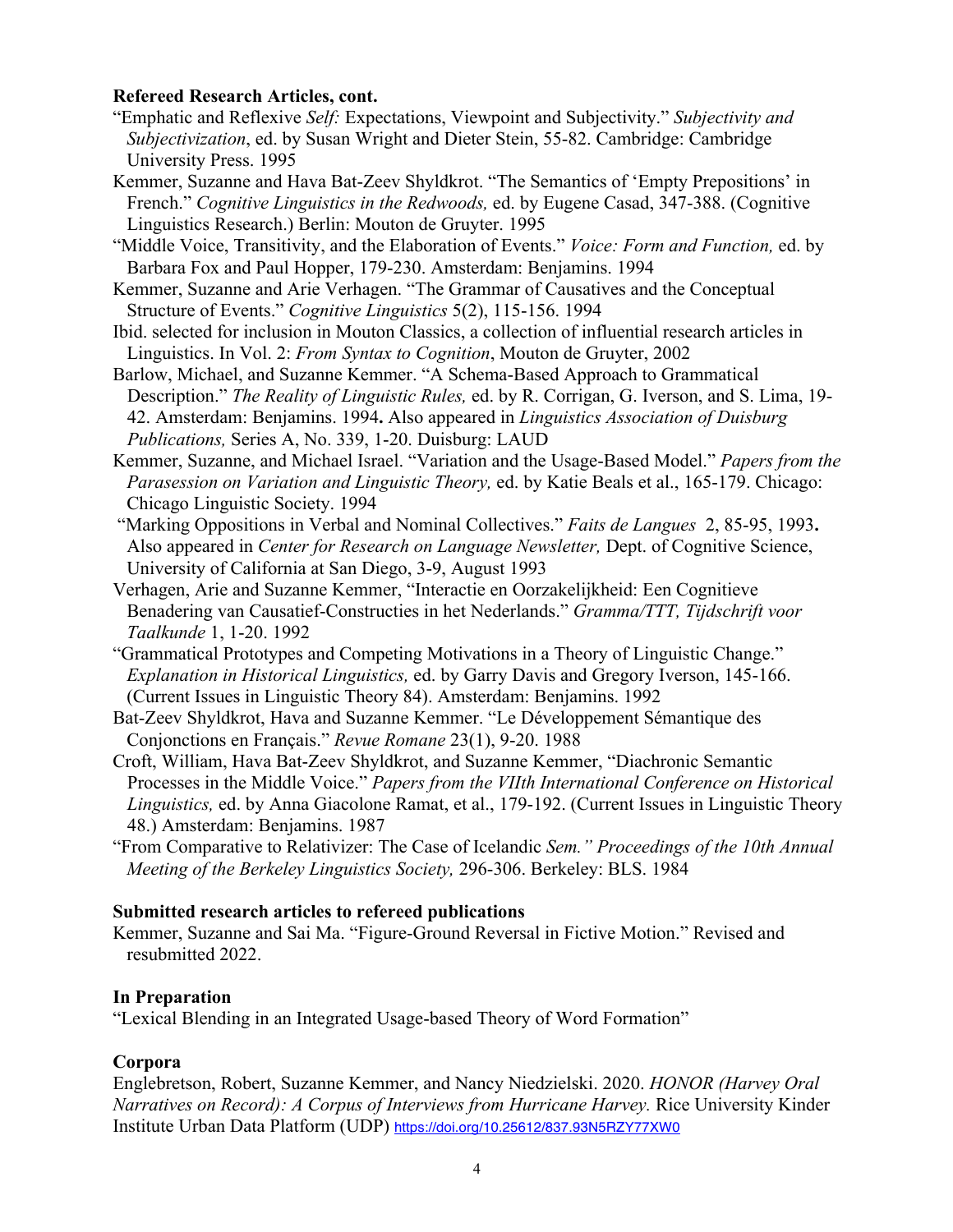### **Essays and Other Publications**

- Andreea Calude, Andrew Pawley, and Suzanne Kemmer. Volume 62 Issue 1. "Frank Lichtenberk: A Life in Linguistics. Introduction to special issue of *Te Reo*, Journal of the New Zealand Linguistics Society. September 2019
- "Cognitive Models of Causation in Political Ideology". In Alex Reuneker, Ronny Boogaart, and Saskia Lensink (eds), Aries Network: Een Constructicon. Leiden: University of Leiden, pp. 117-123, 2016

"The History of English." In William van Cleave, ed., *Everything You Want To Know & Exactly Where To Find It: A Reference Guide for Teachers of The Orton-Gillingham Approach*. 3rd

- Edition. Greenville, S.C: Educational Consulting. 2008
- "A Chronology of the English Language". In William van Cleave, ed., *Everything You Want To Know & Exactly Where To Find It: A Reference Guide for Teachers of The Orton-Gillingham Approach*. 3rd Edition. Greenville, S.C: Educational Consulting. 2008
- Kemmer, Suzanne, and Michel Achard. "Language, Culture, and Mind: Introduction". In *Language, Culture, and Mind,* ed. by Michel Achard and Suzanne Kemmer. Stanford: CSLI Publications, 2004
- "Typology and Language Universals." *International Encyclopedia of Linguistics.* Oxford: Oxford University Press. 2003
- "Transitivity and Voice." *International Encyclopedia of Linguistics.* Oxford: Oxford University Press. 2003
- "Usage-Based Approaches." *International Encyclopedia of Linguistics.* Oxford: Oxford University Press. 2003
- "Clause Structure." *International Encyclopedia of Linguistics.* Oxford: Oxford University Press. 2003
- Kemmer, Suzanne, and Michael Barlow. "A Usage-Based Conception of Language." In *Usage-Based Models of Language,* ed. by Michael Barlow and Suzanne Kemmer, 7-27. Stanford: CSLI Publications. 2000. Extended, stand-alone version appeared in LAUD Series B, no. 295. Essen: Linguistics Association, 1-21. 2000
- "Grammaticalization." *Routledge Dictionary of Language and Linguistics.* 1996
- "Grammaticalisierung." *Lexikon der Sprachwissenschaft,* ed. by Hadumod Bussman, 2nd revised edition, 289-291. Stuttgart: Alfred Kröner Verlag. 1990
- Kemmer, Suzanne and Keith Denning, Introduction to *On Language: Selected Writings of Joseph H. Greenberg,* ed. by Keith Denning and Suzanne Kemmer, 15-23. Stanford: Stanford University Press. 1990
- Croft, William, Keith Denning, and Suzanne Kemmer. "Typology and Diachrony in the Works of Joseph H. Greenberg." In *Studies in Typology and Diachrony,* ed. by W. Croft, K. Denning and S. Kemmer. 1990

## **Essays, Open Source**

- "Основні періоди запозичення в історії англійської мови" Ukrainian translation of web essay, "Loanwords: Major Periods of Borrowing in the History of English, 2017
- "Observations on the Neogrammarian Manifesto" 2004
- "On Franz Boas' *Introduction to Handbook of American Indian Languages*" 2004
- "Edward Sapir's Language: An Introduction to the Study of Speech" 2006;
- "Guided commentary on Saussure's Course in General Linguistics" 2009;
- "Biographical Sketch: Karl Brugmann" 2009
- "Biographical Sketch: Ferdinand de Saussure" 2010
- "Biographical Sketch: Franz Boas" 2010
- "Biographical Sketch: Edward Sapir" 2011
- "Biographical Sketch: Leonard Bloomfield" 2012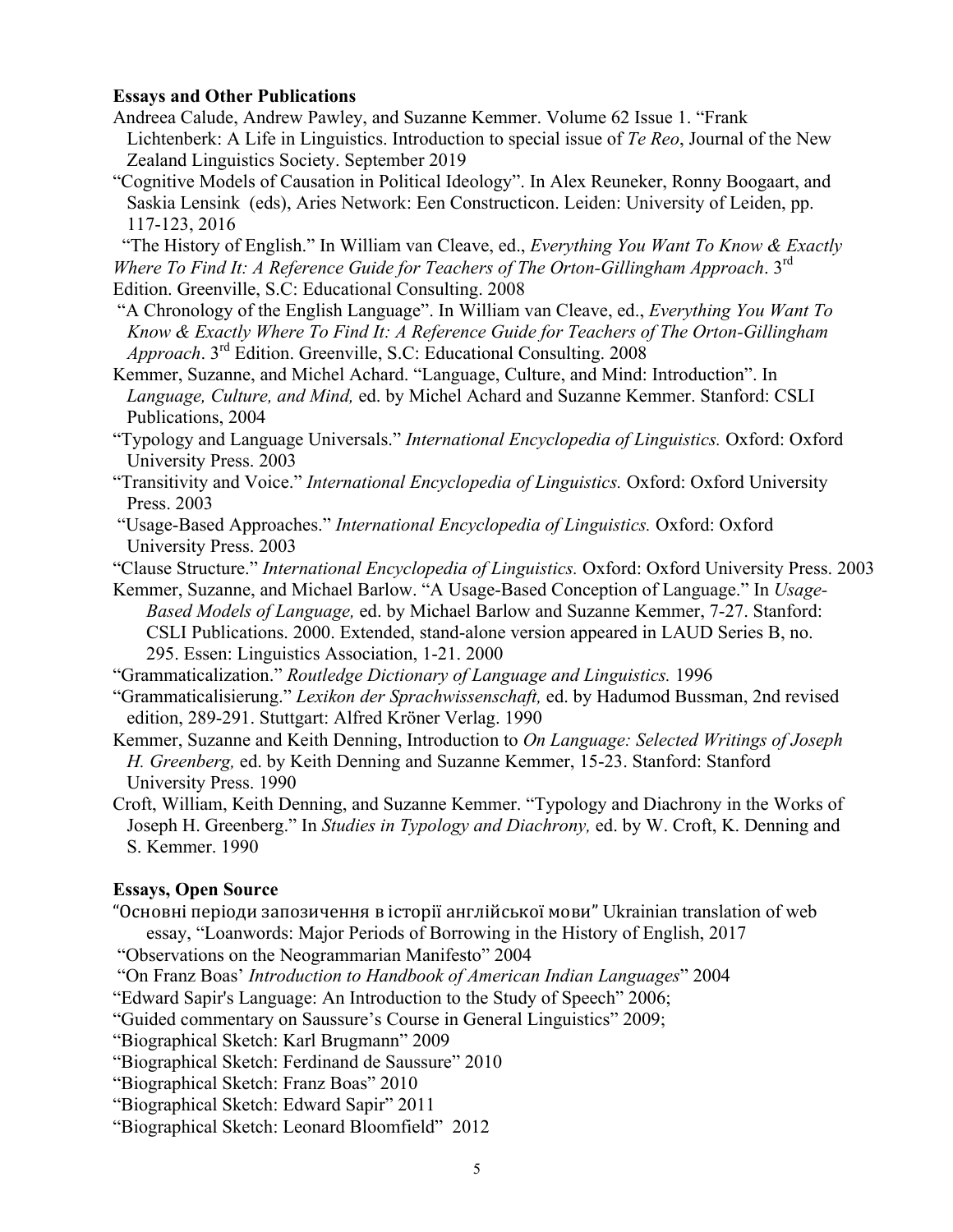## **INVITED KEYNOTE AND PLENARY LECTURES**

- Keynote Speaker, "Cognition, Language and Embodiment," Conference on Beyond the Boundaries of Humanities: Place, Body and Memory, hosted at Incheon National University, Seoul, Korea, 28-29 October, 2020
- Upcoming: Featured speaker, China International Forum on Cognitive Linguistics (CIFCL), Beihang University. Will give a course of 10 lectures over 5 days. Beihang University, Beijing, China
- Keynote Speaker, "Lexical Blending in an Integrated Usage-based Theory of Word Formation", Conference on The Dynamics of Lexical Innovation, German Research Foundation-sponsored symposium, University of Munich, 28-30 June, 2017
- Keynote Speaker, International Workshop on Cognitive Grammar and Usage-Based Linguistics, "Conceptual Integration and Radiation Paths", Graduate School of Language and Culture, Osaka University, June 2016
- Keynote Speaker (second lecture), International Workshop on Cognitive Grammar and Usage-Based Linguistics, "Figure-Ground Reversal in Language: An Exploration in Cognitive Semantics", Graduate School of Language and Culture, Osaka University, June 2016
- Plenary Speaker, Polish Cognitive Linguistics Conference, UMCS University, Lublin, Poland, "Blending and Radiation Paths", September 24-26, 2015
- Keynote Speaker, 3rd International Symposium on Cognitive Semantics, Hunan University, Changsha, China, "Fictive Motion in the Domain of Light", March-April 2013
- Keynote Speaker, 6<sup>th</sup> International Conference on Language, Discourse and Cognition (CLDC) 2012), National Taiwan University, Taipei, Taiwan, April-May 2012
- Keynote Speaker, Second Central European Cognitive Linguistics Conference, Dubrovnik, Croatia, September 29-October 1, 2008
- Invited to Symposium on Language, Culture, and Cognition, Graduate Institute of Linguistics, National Taiwan University, Taipei, Taiwan. March 9-12, 2008
- Keynote Speaker, Conference on Language and Cognition, Taipei, Taiwan, March 2007
- Keynote Speaker, Conference on Varieties of Voice, International Conference of the Belgian Association of Anglicists in Higher Education (BAAHE), "Intransitive Constructions", University of Leuven, Belgium, December 2006
- Keynote Speaker, Symposium on Taxonomy and Categorization, "Lexical Semantics and Corpora", Helsinki Collegium for Advanced Studies, Helsinki, Finland, September, 2006
- Plenary Speaker, Swedish Cognitive Linguistics Association Inaugural Meeting, Umeå University, Sweden, June 2006
- Keynote Speaker, Interdisciplinary Themes in Cognitive Linguistics Research, University of Helsinki & Finnish Academy of Sciences, Helsinki, Finland, November 2005
- Keynote Speaker, Conference on New Directions in Cognitive Linguistics, "Constructional Profiles as the Basis of Semantic Analysis", Dubrovnik, Croatia, October 2005
- Keynote Speaker, International Cognitive Linguistics Conference, "The Human Conception of Causation", Seoul, Korea, July 2005
- Keynote Speaker, First International Conference on Cognitive Linguistics, "The Relation of Lexical and Constructional Semantics in the Passive", Bordeaux, France, May 2005
- Plenary Speaker, Conference on Current Trends in Cognitive Linguistics, University of Hamburg, Germany, "Passive and Usage," December, 2004
- Keynote Speaker, High Desert Linguistics Society, University of Albuquerque, "Causation and Grammar," November, 2004
- Keynote Speaker, Conference on Demoting the Agent: Passive and Other Voice-Related Phenomena. Oslo, Norway, "Passive and Usage: Implications for Grammar," November 2004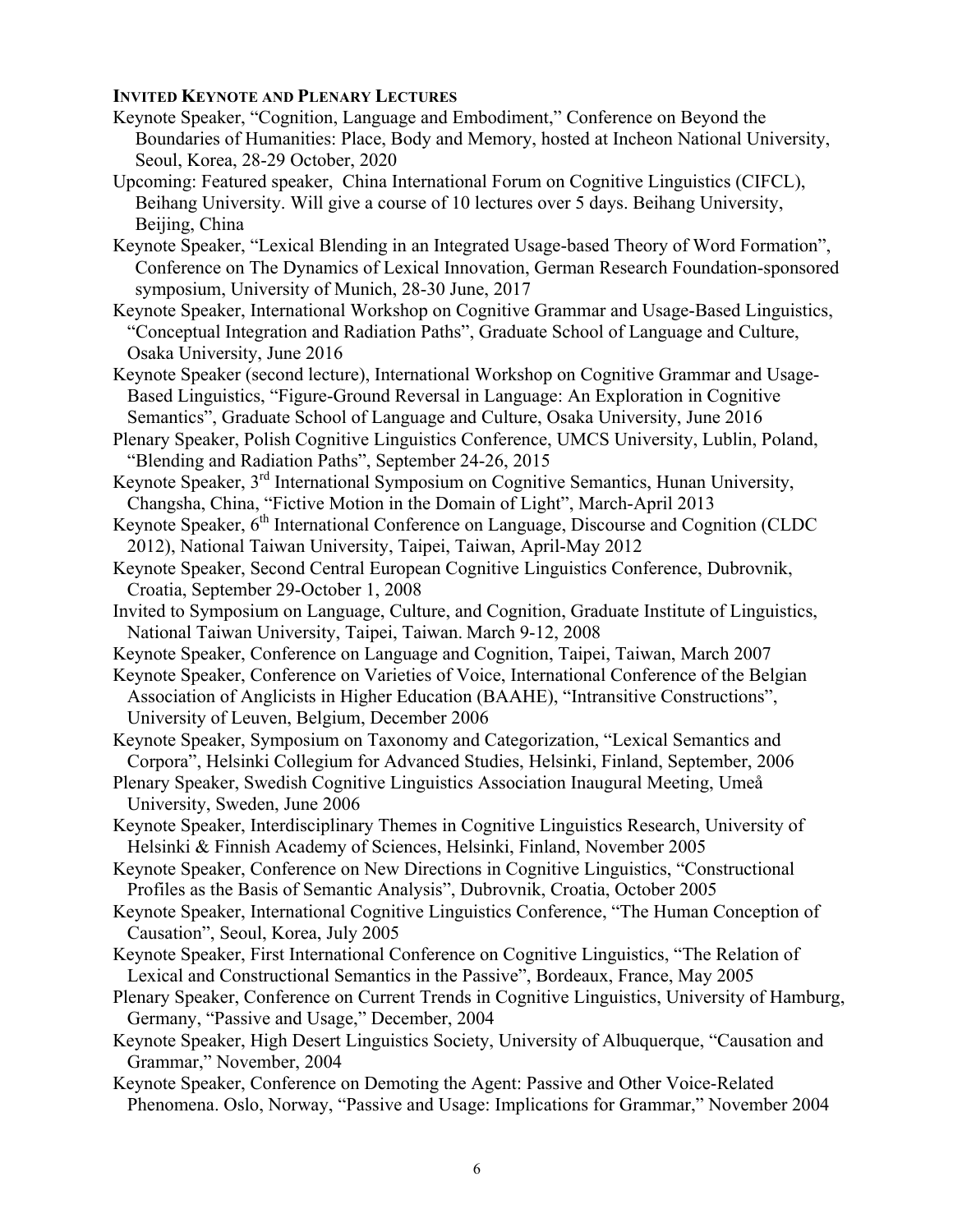### **INVITED KEYNOTE AND PLENARY LECTURES, CONT.**

- Plenary Speaker, Conference on Imagery in Language in Honor of Ronald Langacker, University of Lodz, Poland. "Imagery, Force Dynamics and the Meaning of Causative Constructions", Sept. 28-30, 2003
- Plenary Speaker, University of Kisumu, "Lexical Semantics in African Typological Perspective," NSF Workshop on African Languages, Kisumu, Kenya, March 2002
- Forum Lecturer (keynote), First Seoul International Conference on Discourse and Cognitive Linguistics: Perspectives for the  $21<sup>st</sup>$  Century, Seoul, Korea. "A Usage-Based Approach to Cognitive Semantics," June 2001
- Plenary Speaker, International Conference on Cognitive Typology, Antwerp, Belgium. "Causative Constructions, Cognitive Models, and Typology," April 2000.
- Plenary Speaker, First Landau International Symposium/LAUD Symposium 2000, "Lexical Blending and Language Acquisition," University of Koblenz-Landau, Germany, March 2000
- Plenary Speaker, 6<sup>th</sup> International Cognitive Linguistics Conference, Stockholm, Sweden "Cognitive Linguistics: Connections and Directions," July 1999
- Plenary Speaker, Conference on Functional Approaches to Grammar, Linguistic Society of America Summer Institute, "Syntactic Change and Constructions", Albuquerque, New Mexico, July 1995

## **OTHER INVITED LECTURES**

- Invited lecture, "Fictive Motion in Space and Time", Linguistics Colloquium, University of Waikato, Hamilton NZ, May 16, 2017
- Invited lecture, "Figure-Ground Reversal in Fictive Motion: A Case Study in Cognitive Semantics." Ludwig-Maximilians Universität München, July 14, 2016
- Invited lecture, University of Sydney Dept. of Linguistics, "Figure-Ground in Perception and Language", May 13, 2016
- Invited lecture, University of Auckland Department of Applied Language and Linguistics, "Figure-Ground Reversal in Fictive Motion in English and Chinese", with Sai Ma, April 1, 2015
- Invited lecture, "Radiation Paths", Dept. of Linguistics, University of Colorado at Boulder, November 2014
- Invited panel discussant, Workshop on Fictive Motion, International Cognitive Linguistics Conference 2013, Edmonton, Alberta, Canada, June 2013
- Invited speaker, University of Auckland Department of Applied Language and Linguistics, "The Naïve Model of Light". May 2013
- Invited speaker, University of Oregon Department of Linguistics, "Fictive Motion and Conceptual Models". October 2012
- Invited speaker, Symposium on Functions and Functionalism, Linguistic Society of America Annual Meeting, Pittsburgh, January 2011
- Invited speaker, Graduate Institute of Linguistics colloquium, "Lexical Blending and Cognition," National Taiwan University, Taipei, May 2010
- Invited speaker, Institute of Cognitive Science, "A Usage-based Account of Semantic Domains", Tainan, Taipei, May 2010, National Cheng Kung University
- Invited speaker, Linguistics Symposium of the Graduate Institute of Linguistics, "Cognitive Sociolinguistics", National Taiwan University, Taipei, May 2010
- Kemmer, Suzanne, and Michael Barlow, invited lecture on New Methodologies in Language Teaching presented at Wenzao University, Kao-hsiung, Taiwan, June 2010
- Invited speaker, "The Cognitive Semantics of Dimensions." Recent Trends in Linguistics: Theory, Model, Method, Institute at the University of Osnabrück, Germany, July 2008.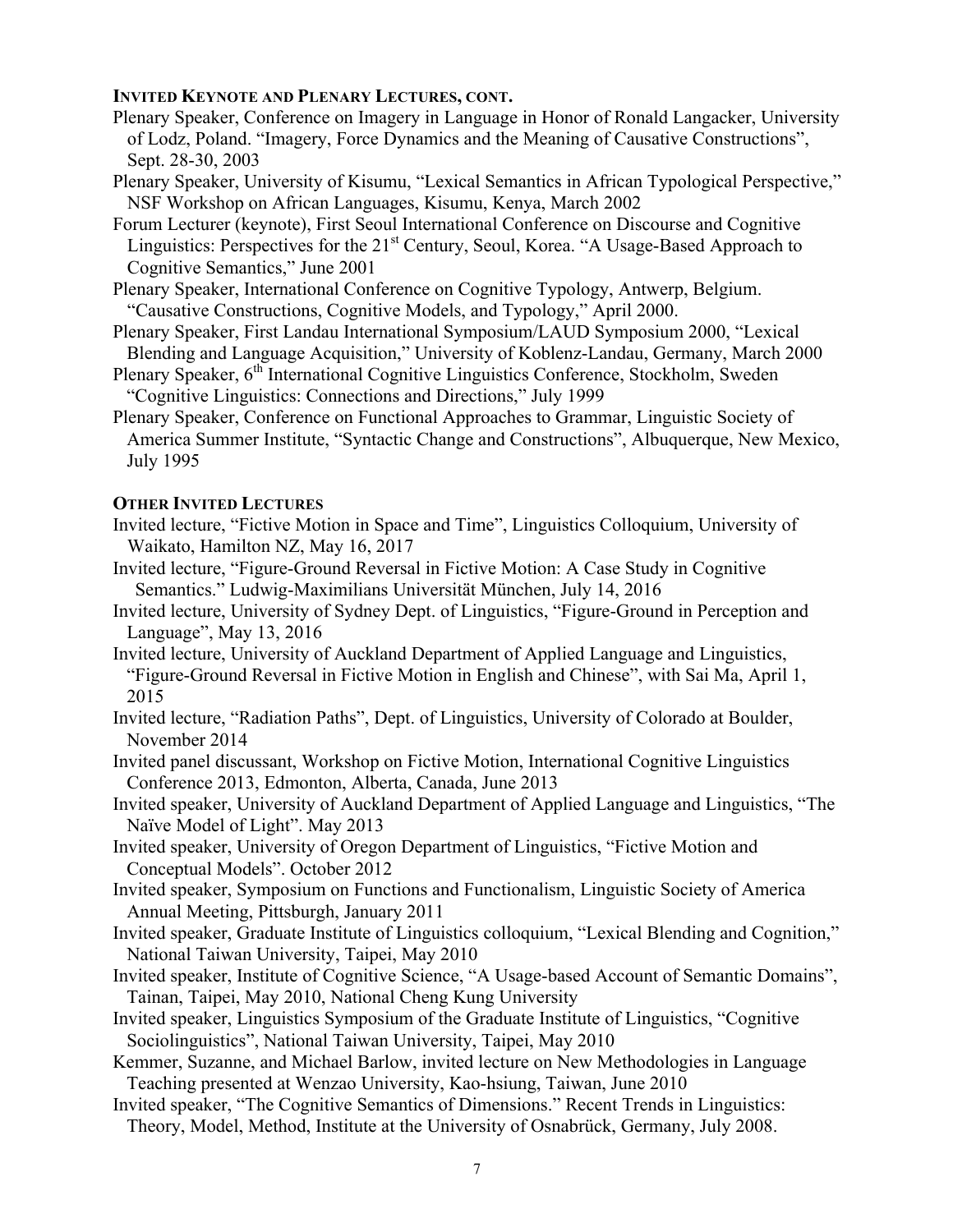### **OTHER INVITED LECTURES, CONT.**

- Invited speaker, Research Center on Multilingualism, University of Hamburg, "Making it Happen in English and German: A Study in Contrastive Causation", July 2008
- Invited speaker, "Corpora and Semantic Analysis". VARIENG Center for Excellence, Research Unit on Variation and Change. University of Helsinki, October 2006
- Invited speaker, "Language, Culture, and Mind: Cognitive Analysis with Corpora. Presented at the Department of Scandinavian Languages and Linguistics, University of Helsinki, October 2006
- Invited Speaker, Workshop on Causation, University of Utrecht, Netherlands, December 2005
- Invited Speaker, Dept. of Linguistics, University of Tartu, Estonia, November 2005
- Invited Speaker, Dept. of Linguistics, University of Helsinki Colloquium, November 2005
- Invited Speaker, Pioneer Project, Univ. Nijmegen, Netherlands, "Lexicon and Grammar", March 2005 International Guest Speaker, Symposium on Linguistic Knowledge. "Usage and Linguistic
- Knowledge". Department of Linguistics, University of Munich, Germany, July 2004
- Invited speaker, NSF-supported Nilo-Saharan research network, "Lexical semantics of verbs in African languages", Workshop II. Max Planck Institute for Evolutionary Anthropology, Leipzig, Germany, 2002
- Invited speaker, conference on Rhetoric, Culture and Grammar. "The Riddle of the Middle: Voice, Stance and Rhetoric", University of Mainz, Germany, 2002
- Invited speaker, conference on Global Perspectives on Human Language. "Language Typology and Human Conceptualization," Stanford University, 2002
- Guest lecture, "Glitterati and Stalkerazzi: Neologisms in English", Stanford University Dept. of Linguistics, 2002
- Invited speaker, First Seoul International Conference on Discourse and Cognitive Linguistics: Perspectives for the 21<sup>st</sup> Century. "Causative Constructions and Cognitive Models," Yonsei University, Seoul, Korea, 2001
- Guest lecturer, Sophia Seminars on Linguistics 2001, "Causative Constructions and Cognitive Models: The *Make*-Causative," "A Usage-Based Approach to Cognitive Semantics," Sophia University, Tokyo, 2001
- Invited speaker, International Conference on the Typology of African Languages, 2001, "Causative Constructions in Luo in Typological Perspective", University of Cologne, held at Sankt Augustin, Germany
- Speaker, National AP Advanced Topics Conference, College Board: "Linguistics as Language-Building Activity in the High Schools", for AP English teachers, Houston, November 2004
- Invited speaker, Universitätsvorlesung Series *Gibt es eine Sprache Hinter dem Sprechen.*  "Cognitive Grammar: A Usage-Based Theory of Language," Freie Universität Berlin, July 2000
- Invited speaker, University of Amsterdam, "Making Sense of *Make*," 2000
- Invited speaker, Polish Academy of Sciences, Kraków, Poland. "Causative Constructions and Cognitive Models." 2000
- Invited speaker, Universität Rostock, "*Vidiots* and *Netizens:* Blending as Creative Word Formation" 2000
- Invited panel discussant, "Building Linguistic Structure in Ontogeny", Max Planck Institute for Evolutionary Anthropology, 2000
- Invited speaker, Conference on Language, Culture, and Cognition, Leiden, Holland. "Lexical Blends and Schemas," 2000
- Invited speaker, Workshop on Grammaticalization and Language Processing, "Aspects of Causative Constructions in Human Language," at annual meeting of the Deutsche Gesellshaft für Sprachwissenschaft, Marburg, Germany, 2000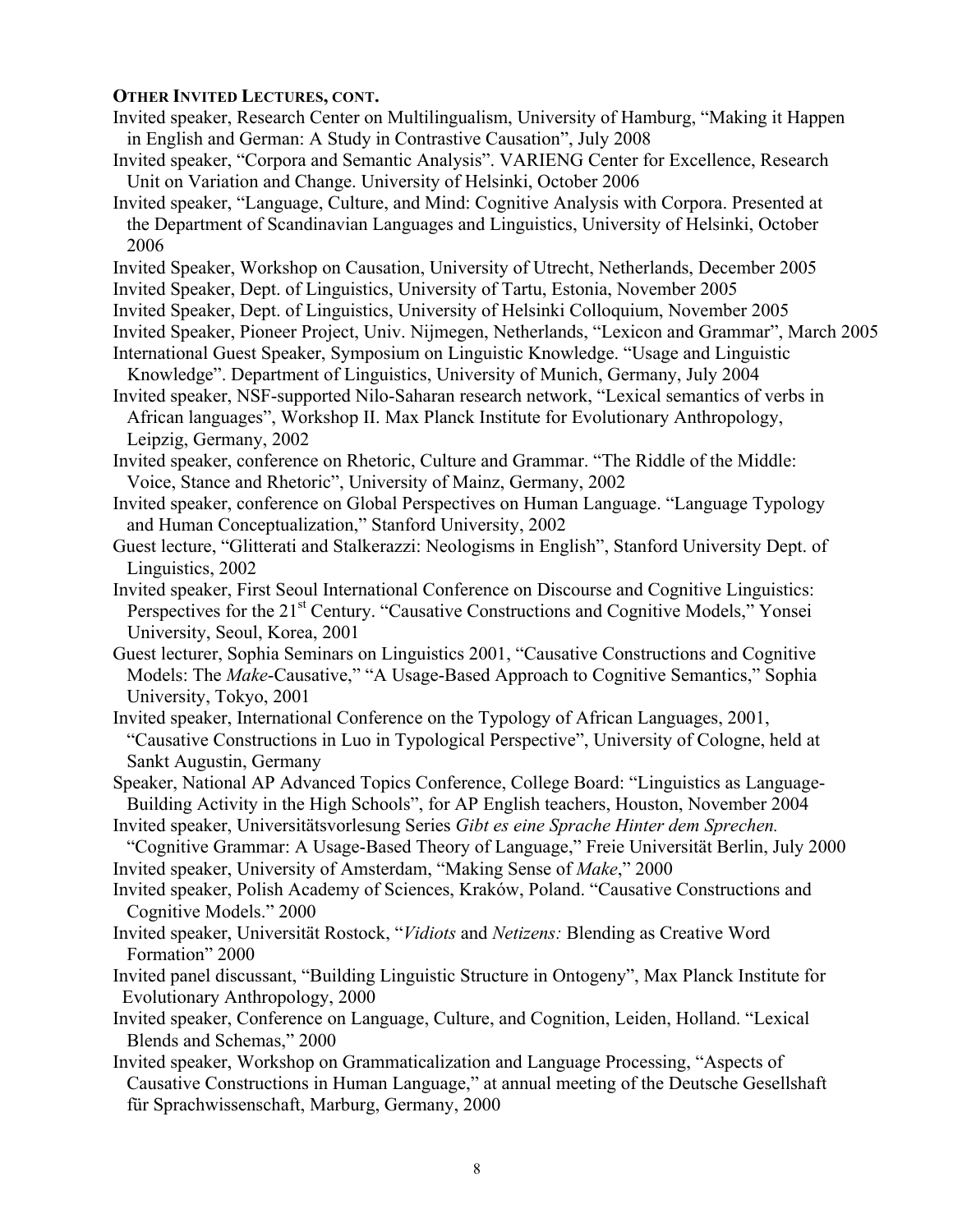## **OTHER INVITED LECTURES, CONT.**

- Distinguished Lecturer, University of Turku, Finland: "Causation and Causative Marking," (halfday lecture and workshop); Typology and Event Structure Constructions (half-day lecture and workshop) 1997
- Invited panel discussant at the NSF Symposium on External Possession and Noun Incorporation. Presented "Remarks on External Possession; Commentary on 6 panel papers," University of Oregon at Eugene, 1997
- Distinguished Visiting Professor, lectures on "Syntactic Change," at the National Doctoral Symposium on "Funktionale Fragestellungen in der Sprachwissenschaft," Brixen/Bressanone, South Tyrol, 1994

*(15 other invited lectures 1987-97)*

## **CONFERENCE, WORKSHOP AND SYMPOSIUM TALKS**

- "Lexical Blending: Opening a Wider Window on the Nature of Morphemes." Presented at the  $15<sup>th</sup>$ International Cognitive Linguistics Conference (ICLC 15), Kwansei Gakuin University, Nishinomiya, Japan, August 2019
- Michael Barlow and Suzanne Kemmer, "Subjective/Objective Construal and Individual Preferences". Presented at the 15<sup>th</sup> International Cognitive Linguistics Conference (ICLC 15), Kwansei Gakuin University, Nishinomiya, Japan, August 2019
- "Neologisms in the Lexicon: Linguistic and Cognitive Aspects, and Questions for Neuroscience." Rice & University of Texas Health Neurosciences Collaboration Event, Biosciences Research Center, February 19, 2019
- "Lexical Blending in an Integrated Usage-based Theory of Language." Presented at the Deutsche Gesellschaft für Kognitive Linguistik. University of Koblenz-Landau, Germany, Sept. 26-28, 2018
- "Fictive Motion in Space, Time, and Gesture: A Corpus-based Study in Conceptual Blending." International Conference on Cognitive Linguistics 14, Tartu, Estonia, July 2017
- Kemmer, Suzanne, and Sai Ma, "Figure-Ground Reversal and Fictive Motion, presented at the U.K. Cognitive Linguistics Association meeting, Bangor University, Wales, July 2016
- "Fictive Motion and Blending." Presented at the International Conference on Cognitive Linguistics, Newcastle-upon-Tyne, U.K., July 2015
- Kemmer, Suzanne, and Soyeon Yoon, "Rethinking Coercion as a Cognitive Phenomenon: Processing, Frequency, and Semantic Compatibility." Presented at the International Cognitive Linguistics Conference 2013, Alberta, Canada, June 2013
- Barlow, Michael, and Suzanne Kemmer, "Distinguishing the patterns of language production and language comprehension", 2011 Symposium on Exploring the Boundaries and Applications of Corpus Linguistics, April 15-17, 2011
- Kemmer, Suzanne, and Wei Lun Lu. Understanding Lexical Blends: A Cognitive Grammar Account. Conference on Conceptual Structure, Discourse and Language, University of California, San Diego, September 2010
- Kemmer, Suzanne and Anthony Brandt. Conceptual Blending in Music. Presented at the Conference on Conceptual Structure, Discourse and Language, University of California, San Diego, September 2010
- Kemmer, Suzanne. "Towards a Cognitive Sociolinguistics: The Place of Variation in a Plausible Linguistic Model", 34<sup>th</sup> International LAUD Symposium, Landau, Germany, March 15-18, 2010.
- Kemmer, Suzanne and Wei-lun Lu. "Blending in English Neologisms: A Cognitive Grammar Account." Conference on Lexical Blends, Lyon, France, June 2010
- Kemmer, Suzanne and Michael Barlow. "A Contrastive Analysis of Causal Expressions." American Association of Corpus Linguistics conference. University of Alberta, October 2009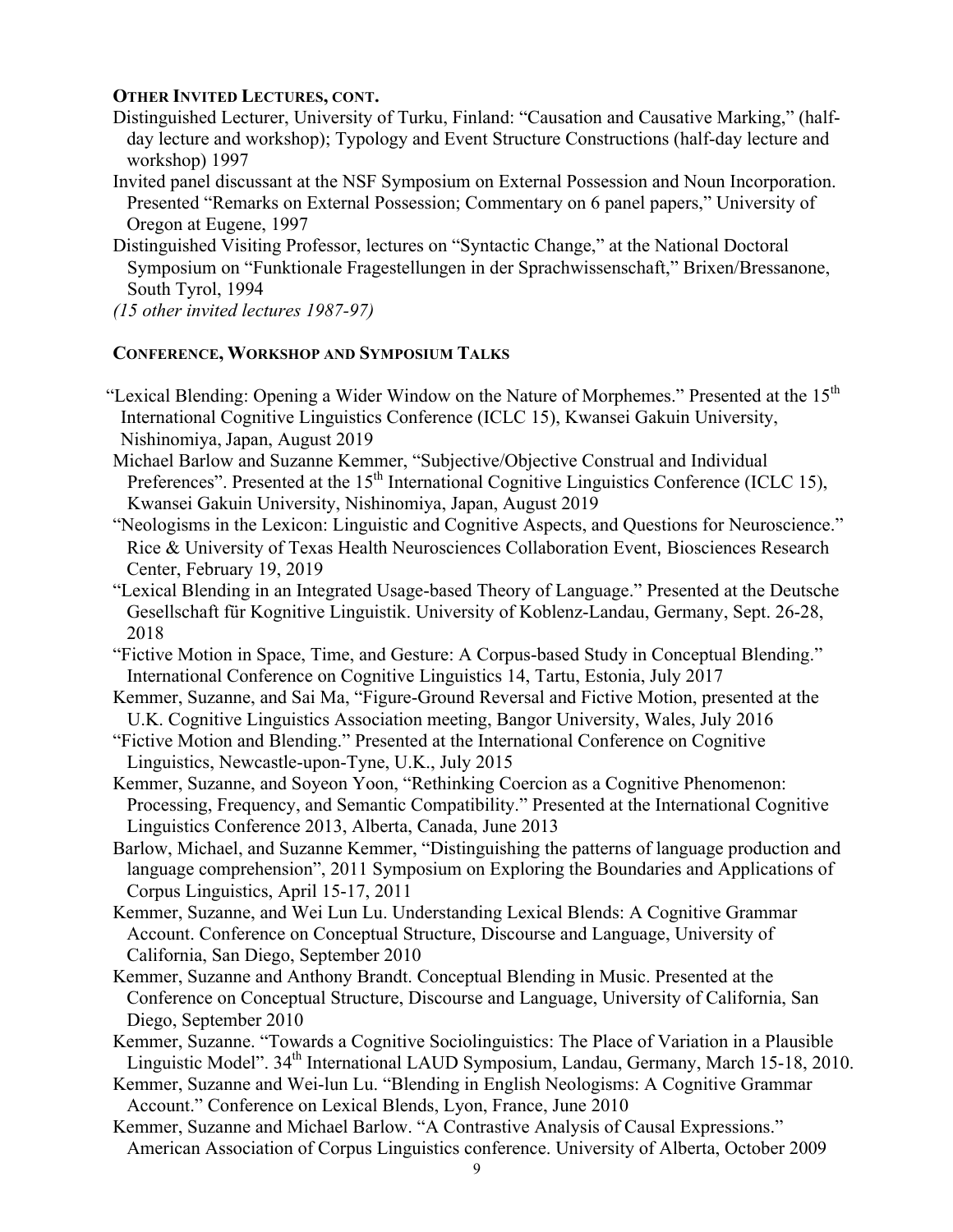## **CONFERENCE, WORKSHOP AND SYMPOSIUM TALKS, CONT.**

- Kemmer, Suzanne. "New Dimensions of Dimensions". Presented at Rice Linguistics Colloquium, November 2008
- Kemmer, Suzanne. "Constructions, and Grammaticalization". Presented at the Workshop on Constructions and Language Change, at the  $8<sup>th</sup>$  conference on Conceptual Structure, Discourse, and Language, UCSD, November 2006
- Kemmer, Suzanne. "Lexical Semantics and Corpora: Analyzing English Dimensional Terms".
- Presented at the 8<sup>th</sup> conference on Conceptual Structure, Discourse, and Language, UCSD, November 2006
- Kemmer, Suzanne and Martin Hilpert, "Change in Constructional Profile as a Process of Grammaticalization." Linguistic Society of America winter meeting, Albuquerque, New Mexico, January 2006
- Kemmer, Suzanne and Martin Hilpert, "Constructional Grammaticalization". International Conference on Historical Linguistics 17, University of Madison, Wisconsin, August 2005
- Barlow, Michael, and Suzanne Kemmer. "Usage and Frequency: Input vs. Output and Implications for Grammatical Analysis."  $7<sup>th</sup>$  Conference on Conceptual Structure, Discourse and Language, Alberta, Canada, October 2004
- "Function, Discourse, and Mind: Unifying the Perspectives". 8<sup>th</sup> International Cognitive Linguistics Association, Logroño, Spain, 2003
- Kemmer, Suzanne, and Michael Barlow. "Using Corpora for Linguistic Analysis: Causatives in English." Midwest Modern Language Association, Kansas City, 2000
- "Where Functional and Cognitive Meet: Information Structure, Topicality, and the Form of NPs." 7<sup>th</sup> International Pragmatics Conference. Budapest, 2000
- Kemmer, Suzanne and Michael Israel, "What is a Usage-Based Model?" Psychology/Linguistics Lecture Series, Max Planck Institute for Evolutionary Anthropology, Leipzig, 2000
- Kemmer, Suzanne and Michael Barlow. "Blending in Lexicon and Grammar."
- Psychology/Linguistics Lecture Series at the Max Planck Institute for Evolutionary Anthropology, Leipzig, 2000
- *(39 other conference talks 1984-1999)*

#### **PARTICIPATION IN SUMMER SCHOOLS IN LINGUISTICS**

- Selected as participant in Lancaster Summer School, course in Discourse Linguistics, Lancaster, U.K. Summer 2020
- Selected as participant in Lancaster Summer School, course in Corpus Linguistics and Statistics, Lancaster, U.K. Summer 2019

#### **COURSES TAUGHT**

- *Graduate:* Foundations of Linguistics; Syntax and Semantics; Cognitive Lexical Semantics (UCSB); Language Universals and Typology; Introduction to Semantics; Field Methods: Languages: Azeri, Pulaar, Luo, Kapampangan, Malagasy; Graduate Research Workshop; Historical Linguistics; Phonetics Workshop. Graduate seminars on: Advanced Lexical
- Semantics, Cognitive Linguistic Theory, Usage-based Linguistics, Causation and Motion, Constructional Syntax, Cognitive Grammar, Constructions and Language Change, Syntactic Change, Diachronic Typology, Functional Linguistics
- *Undergraduate:* Introduction to the Scientific Study of Language; Language, Thought, and Mind; The Structure of English; Neurolinguistics; Introduction to Semantics; The Origins and Evolution of Human Language; Words in English: Structure, History, Use; Language Universals and Linguistic Typology; Freshman Seminar on "Writing: Origin, Evolution, and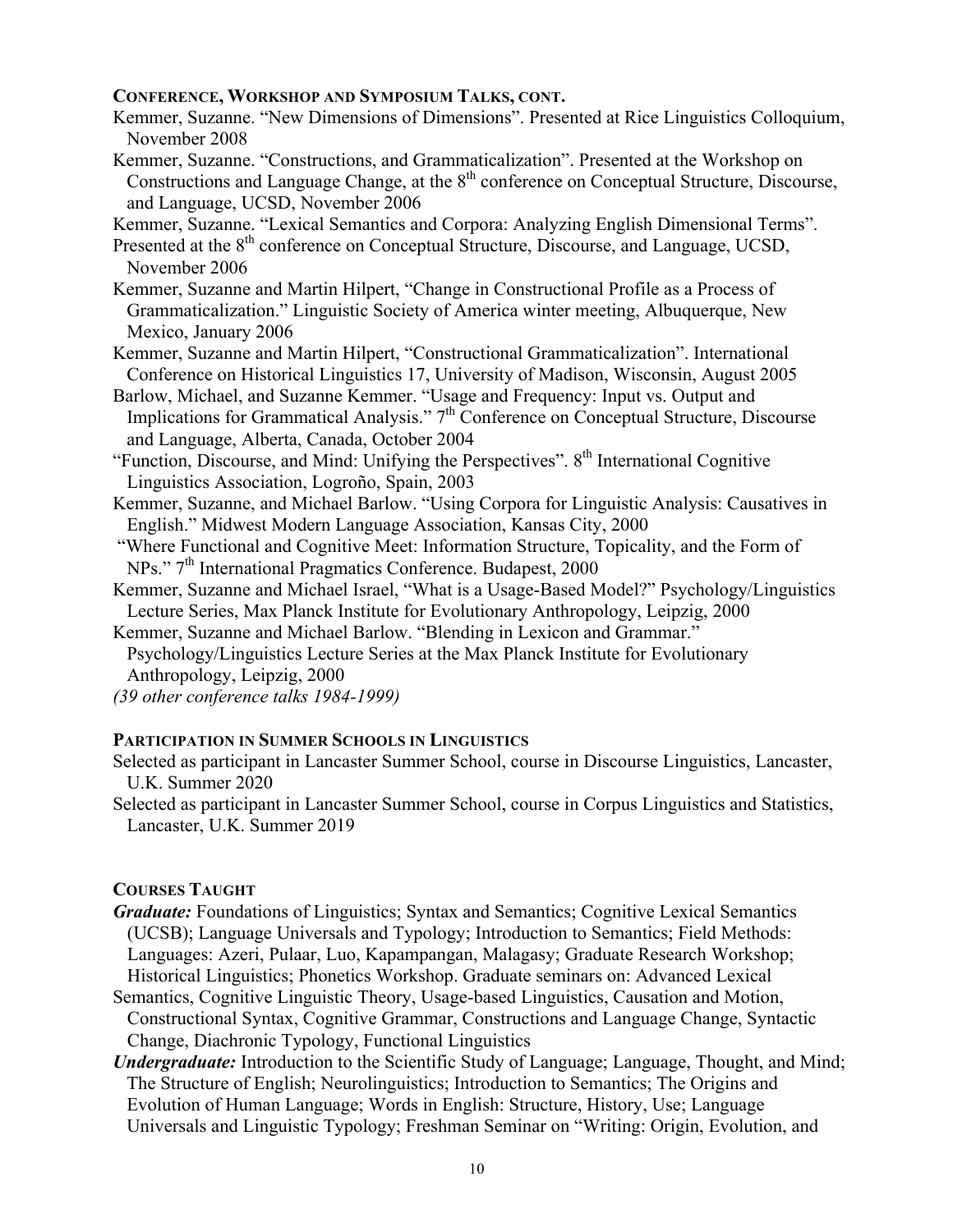Cognition"; History of English; The Power of Persuasion (co-taught); Introduction to Language; Language and Writing; Introduction to Linguistics

# **SCHOOL AND UNIVERSITY SERVICE (SINCE 2000)**

Search Committee for Dean of the School of Social Sciences, 2019-2020

- School of Social Sciences Course Review Committee, 2016-2017, 2017-2018, 2018-2019, 2019- 2020, 2020-2021)
- University Committee on Benefits, 2018-2019
- University Committee for Teaching, 2017-2018

School of Social Sciences Review Committee on the Gateway Program 2016-2017

- Director, Cognitive Sciences interdisciplinary program, 2007-2014. Major program and interdisciplinary and inter-institutional faculty research group. (Steering Committee member 2001-present; major advisor 2014-present; Cognitive Sciences program member 1993-present)
- Director, Neurosciences Program, Nov. 2010-Jan 2013. Proposed interdisciplinary, interinstitutional Neurosciences program for Rice University, approved January 2013. Steering Committee member 2010-present. 2016: Worked on proposal to university for development of Neuroscience at Rice.

Participant, NEUROX colloquium, three-university research colloquium showcasing Neuroscience research at Rice, Baylor, and UT Health Sciences Center, 2016-present.

Scientia Board Member, 2009-present. One of 10 governing board members of Scientia, Institute for Science and Culture, Rice University. Committee member for the De Lange Conference, 2010-2012 and 2021-2022

- Faculty Resident Associate, Duncan College, with Michael Barlow (2010-2014). Faculty Associate 2009-2010; 2015-present
- Faculty Committee on Master of Liberal Studies degree program, School of Continuing Studies, Rice, 2004-present
- Vice President, Phi Beta Kappa chapter of Rice University, 2012-2013. Member, 2010-2012, 2015-present.

Graduate Council, Rice University, 2000-2007 (Chair, subcommittee on Graduate Students, 2004) Faculty Resident Associate, Sid Richardson College, Rice University, 1994-2001

Faculty Associate, Sid Richardson College, 1994-2010

- Divisional Adviser, Social Science; Humanities; Sid Richardson College, 2003-2009, Duncan College 2009-2014
- Distribution Course Committee, School of Humanities, 2004-2005

Center for the Study of Cultures Advisory Board, School of Humanities, 2002-2004

# **DEPARTMENT SERVICE (SINCE 2000)**

# *Rice University*

Departmental Report, Section on the Rice Undergraduate Linguistics program, January 2013 Coordinator, Linguistics Prize for Excellence, 2002-present

- Undergraduate Major Advisor and Transfer Credit Advisor, 2000-2010, co-advisor 2010-2014, sole advisor fall 2015-spring 2021.
- Chair, Linguistics Graduate and Undergraduate Curriculum Revision committee, 2005-06
- Search Committees for Assistant Professor of Linguistics, 2007-2008; 2003-2004; 2001-2002; for Open Rank Position in Linguistics, 2000-2001
- Graduate Research Paper Evaluation Committees: Served on 39 evaluation committees, 23 as research supervisor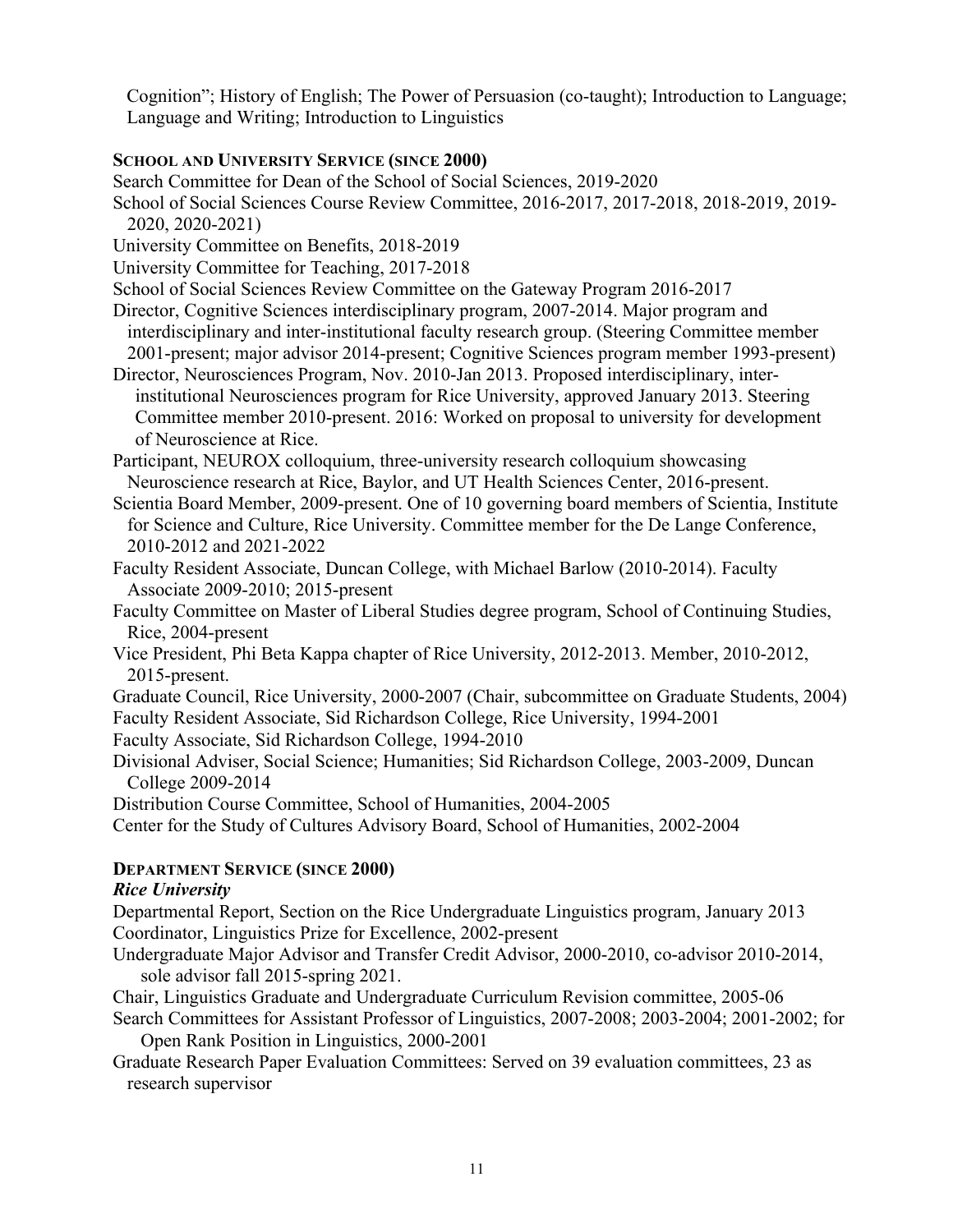# **CONFERENCE ORGANIZATION**

- Advisory Board, International Cognitive Linguistics Conference 11, Xi'an, China, (conference date July 2011), ca. 800 participants; 2009-2011
- External advisory committee, Cognitive and Corpus Linguistics Symposium. Graduate Institute of Linguistics, National Taiwan University, Taipei, Taiwan, May/June 2011
- Co-organizer with Martin Hilpert, Rice University-University of Texas Workshop on Language in Use, Rice, October, 2004
- Co-organizer with Michel Achard, 6<sup>th</sup> Conference on Conceptual Structure, Discourse and Language, Rice University, October 2002. 110 participants
- Co-organizer, with Ronald Langacker and Michel Achard.  $7<sup>th</sup>$  International Cognitive Linguistics Conference, UC Santa Barbara, California, 2001, ca. 500 participants.
- 5<sup>th</sup> Rice Symposium on Language and Linguistics, "Usage-Based Models of Language," Rice University. Co-organizer with Michael Barlow, 60 participants

# **EDITORIAL POSITIONS (SINCE 2000)**

- Editorial Board, *Open Journal of Modern Linguistics,* A Scholarly Peer-Reviewed Open Access Journal. Publisher: Scientific Research Publishing
- Editorial Board, *Classics in Cognitive Linguistics book series,* 2016-present, Shanghai Foreign Language Education Press of SISU
- Editorial Board, *Cognition, Communication, Discourse*, published by V.N. Karazin Kharkiv National University, 2017-present
- Editorial Board, *Cognitive Semantics*, 2014-present
- Editorial Board, *China International Forum on Cognitive Linguistics,* 2008-present
- Editorial Board *Constructions and Frames* journal 2007-2011
- Editorial Board, *Cognitive Linguistics in Practice* book series 2005-present
- Editorial Board, *Cognitive Linguistics,* 2000-2009
- Associate Editor, *Typological Studies in Language* book series, 2000-2009
- Editorial Board, *Journal of Discourse and Cognition,* 2002-present
- Board of Consulting Editors, *Jezikoslovlje* (Croatian Journal of Linguistics), 2002-present
- Editorial Board, *Annual Review of Cognitive Linguistics*, 2001-present
- Consulting Editor, *International Encyclopedia of Linguistics*,  $2^{nd}$  edition, Oxford University Press 2002-2003 (commissioned ca. 25 entries under areas "Language Universals and Typology" and "Functional Linguistics")

# **OTHER ACADEMIC ACTIVITIES (SINCE 2000)**

- Mentor in the Fort Bend ISD Gifted and Talented Mentorship Program, 2017-2018. Supervised an empirical research project of a high school senior on "Lexical Blends in Marketing", which she presented as a poster in the Fort Bend ISD Research Symposium
- Jett-Moeller Scholar Faculty Mentor. Research mentor to one J-M scholar, 2013-2014
- Coordinator, Nilo-Saharan Research Network. NSF-sponsored research group. Aim:
- Documentation of the Nilo-Saharan language family, its current linguistic situation and prehistory. One of four research network coordinators, 2001-2004
- Mellon-May Faculty Mentor. Research mentor to one scholar, 2012-2013
- Century Scholars Faculty Mentor. Research supervisor to four Century Scholars (outstanding freshman recruits to Rice University)
- Peer reviewing (ongoing): *Cognition; Language, Cognitive Linguistics, Constructions and Frames, Studies in Language, Linguistics* and other journals; book manuscripts for Oxford Univ. Press, Academic Press, Mouton de Gruyter, Benjamins; abstracts for Chicago Linguistic Society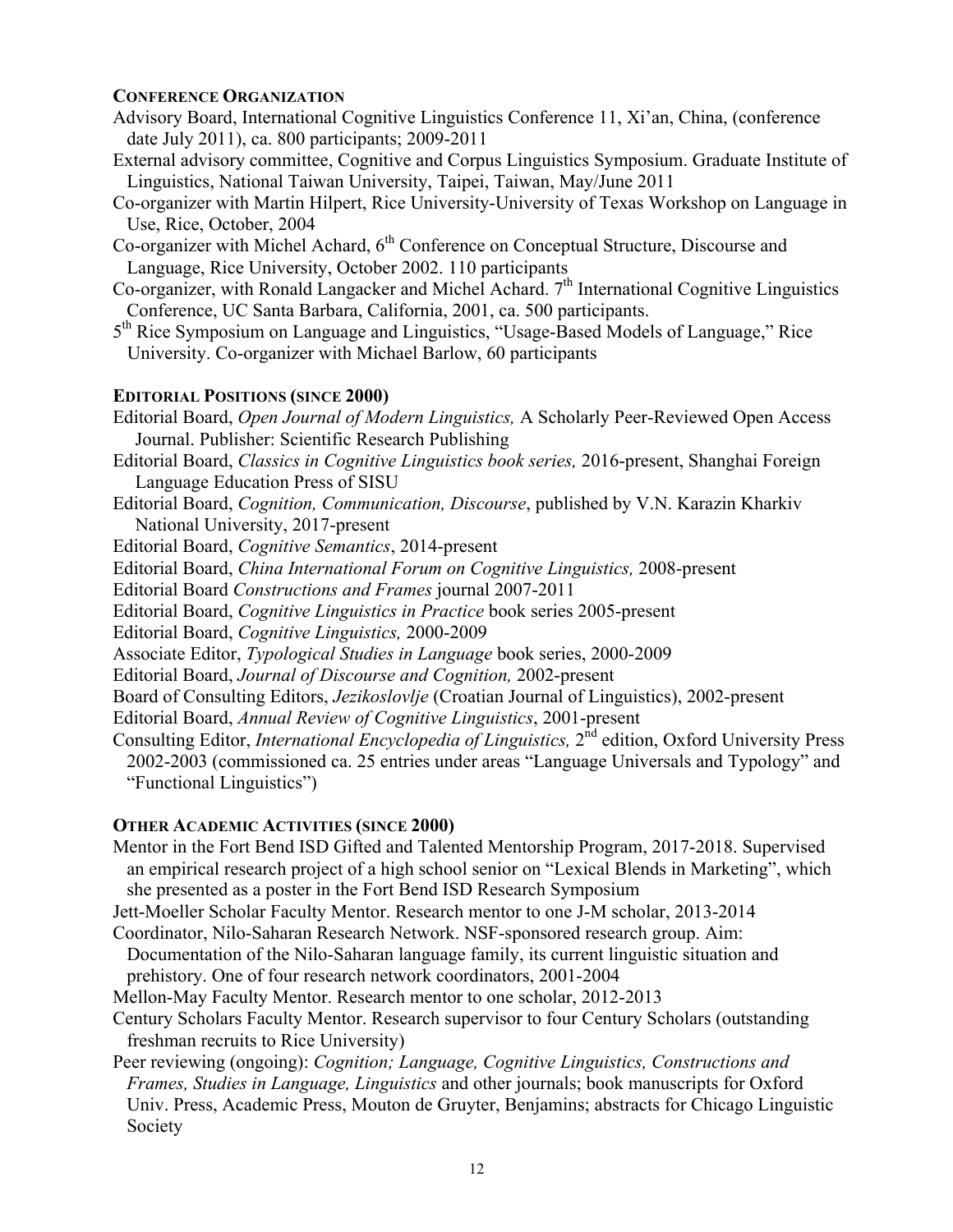### **PROFESSIONAL SOCIETIES**

International Cognitive Linguistics Association (President 2001-2003, re-elected 2003-2005; Governing Board, 1999-2007; member, 1990-present) Conceptual Structure, Discourse, and Language Association (Co-founder, 2005) German Cognitive Linguistics Association (Founding Member), December 2004- Swedish Cognitive Linguistics Association (Founding Member), June 2006- Association for Linguistic Typology, 1997-2012 Linguistic Society of America, 1983-present

### **OUTREACH: TALKS FOR THE PUBLIC**

- Lu, Wei-lun and Suzanne Kemmer. "Foreign Accents Explained: A Cognitive Linguistic Account and Its Application to Improving English Pronunciation for Chinese Speakers." Sponsored by the Chinese Students Association, Rice University, April 12, 2010
- Lu, Wei-lun and Suzanne Kemmer. "Foreign Accents Explained: Using Linguistics to Improve English Pronunciation for Chinese Speakers." Sponsored by the Taiwanese Educational and Cultural Office, Houston, Texas, April 24, 2010. (revised version of talk above, aimed for more general audience)
- "International Connections in the Academic World", talk sponsored by the Rice Graduate Student Association, for Rice and other local student populations, March 2010

### **OUTREACH : MEDIA INTERVIEWS**

Trade Magazine: *Campus Rec Magazine* Extensively interviewed for cover story, Jan-Feb 2021 https://campusrecmag.com/2020-2/january-february-2021/

- Newspapers: Austin American-Statesman (2018) Washington Post (9/30/13), Southern Chinese Daily News (February 2010), World News (February 2010), Sacramento Bee (10/18/06)**;** Boston Globe (2005); Houston Chronicle (2003); Daily Mail (2002), Chicago Tribune (2002)
- Radio: Interview on Houston Public Media Classical, local Houston public radio station (with Tony Brandt) "Exploring Music", 2016; Interview, Voice of Youth, NPR station KRCB in Northern California (aired 9/28/06). Live radio interviews with Chicago area radio station
	- Radio Islam, May 2014 (On Language), July 2014 (Origin and Evolution of Language)

## **OTHER EXTERNAL PROFESSIONAL ACTIVITIES**

Expert witness serving as professional linguist, specialist in lexical semantics, lexical trademark and other cases involving language and law, 2010-present

Consultant, specialist in lexical semantics and branding for various firms, 2008-present

## **DOCTORAL RESEARCH SUPERVISION**

*Completed Dissertations Supervised:*

- Soyeon Yoon, *Constructions, Semantic Compatibility and Coercion in a Usage-Based Model.* Rice, 2013. Assistant Professor, Dept. of English Language and Linguistics
- Sanaphre, Monica. *The Development of Causative Constructions in the History of Spanish.* Rice, 2011. Associate Professor, Dept. of Linguistics, Querétaro, Mexico
- Hilpert, Martin, *Future Constructions in the Germanic Languages.* Rice, 2007 (Assistant Professor, University of Neuchatel, Neuchatel, Switzerland)
- Anatol Stefanowitsch, *Constructing Causation: A Construction Grammar Approach to Analytic Causatives.* Rice, 2001 (Professor, Free University of Berlin, Germany)